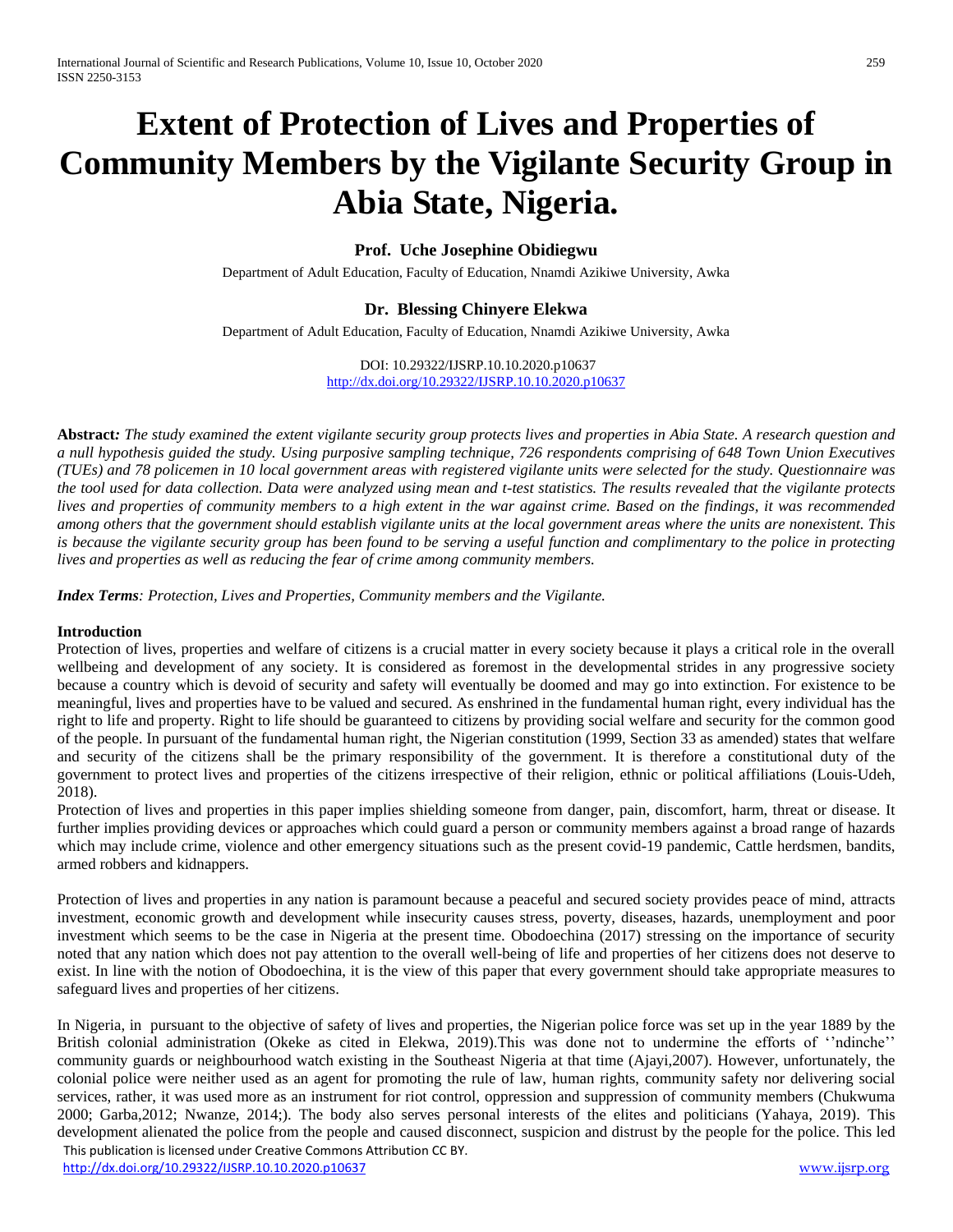to rising wave of insecurity which threatened the corporate existence of the country (Ewetan 2011).This level of insecurity caused enormous loss of lives and properties and created an atmosphere of fear and tension in the country (Obidiegwu & Elekwa, 2019) which compelled many states in Nigeria to start taking up their security responsibilities in their own hands by setting up vigilante security groups. Vigilante security group can be defined in this study as an informal security group which works at the grass-root to complement and supplement the efforts of the police in different societies in fighting crime. As noted by Alemika and Chukwuma (2004) and Yahaya (2019) the emergence of the Vigilante Security Group is in response to the community members' quest for safety and security of lives and properties which may be seen as a welcome development in different societies. However, Silke (2001) observed among other issues that sometimes vigilantes embark on unlawful punishment of alleged wrong-doers and oftentimes their perception of what constitute deviant behavior is not shared by the legal system.

In order to actualize the dire need for safety of lives and properties of members, Abia State of Nigeria set up vigilante security group in the year 2002 in order to supplement and compliment the efforts of the police and abate crime. In the light of the continuing critical situation of distrust and suspicion between community members and police, some agencies (Everbridge, 2020; National Institute of Justice, 2020) observed that a good rapport between community members and police would promote partnership and provide problem solving techniques to proactively and intelligibly abate insecurity for public safety. This agrees with Travis (2005) who noted that increase in police and vigilante surveillance and partnership allows the police and the vigilante to gain knowledge about the issues or problems plaguing a community or increased synergy. According to Obidiegwu and Elekwa (2019), protection of lives and properties in any country is actualized when it involves inclusive and participatory strategies involving the formal and informal policing. This implies that if the government is not meeting the expectations of the people by providing security for them, citizens could share such responsibility for their common good which involves taking care of their security and other emergency situations which may threaten their existence through community policing. Furthermore, community policing emphasizes collaboration and proactive efforts by the citizens in order to nip crime at the bud and reduce criminal activities to its lowest ebb. In consonant to this view, Obeagu (2014) pointed out that community policing offers invaluable services towards protecting lives and properties of residents from armed robbers and thieves. Nevertheless, Musa (2016) expressed concern that in spite of the fact that Vigilante Security Group is charged with the responsibility of rendering lawful assistance to the Police in times of emergencies and threats, there are still incidences of crimes such as menace of cattle herdsmen, house breaking and car theft which often occur during the daytime, perpetrated mainly by criminals who are residents and have knowledge of the security loopholes of their environment.

Presently in Nigeria and Abia state in particular, the rate of crime, violence and killings increases each day. The loss of lives is enormous and quite worrisome. Mutual suspicion among ethnic groups breeds antagonism and general mistrust among different ethnic groups (Folami, 2017). In Southern Kaduna and in different parts of Nigeria, killings by Boko-haram insurgents, bandits, cattle herdsmen, kidnapping, armed robbery, rape occurs on regular basis. This situation, in addition to the global Covid-19 pandemic throws the nation into pandemonium and reveals more of the security and socio-economic gaps cutting across the entire nation. This unsatisfactory situation calls for continuous reinforcement of the vigilante security group and further determination of the extent the group protects the lives and properties of community members in order to fill necessary gaps in their performance for safety in the society.

In Abia State, the vigilante group was registered as a voluntary entity under the Abia state Nigeria law No.8 of 2002 and was officially known as Abia State Vigilante Group (ASVG). Since 2002, the ASVG has performed her function for 18years and needs to undergo regular assessment following the opinion and perspective of different stakeholders so that any gap identified in her performance will be filled for a better society.

The respondents to this study comprised of town union executives, who represented the interest of the community members living in rural and urban areas as well as policemen working in different locations (Rural & urban communities) in Abia state. In order to enhance effective security of lives and properties of community members in Abia state, many efforts have been made to achieve effective security services and crime- free environment. However, the researchers still deemed it quite germane to embark on this study in order to determine the extent vigilante security group protects lives and properties of community members in Abia state so as to unravel the areas of their strengths and weaknesses which need improvement for greater effectiveness, decision making, action plan, policy making and implementation for public safety.

# Statement of the Problem

Any progressive society is expected to exist with minimal incidences of crime and violence for peace of mind, increased investment and productivity among citizens. Presently in Nigeria, the volume of different kinds of crime has been quite overwhelming. The bokoharam militant group and herdsmen continue to terrorize farmers and communities. Armed bandits parade as cattle herdsmen. Kidnapping, raping and different kinds of crime is prevalent causing untold security challenges, poverty and unemployment to people. The situation is worsened by the ravaging covid-19 pandemic. As it presently stands high level of distrust and disconnect exist among community members and the police. Vigilante security group seems more reliable and trustworthy public security outfit as perceived by Yaqub and Olaniyi (2005); Onwuegbusi (2017); and Akin-Samuel (2018). It is therefore quite expedient that constant assessment of the vigilante security group be carried out for improvement of the group for sustainable protection of lives and properties by filling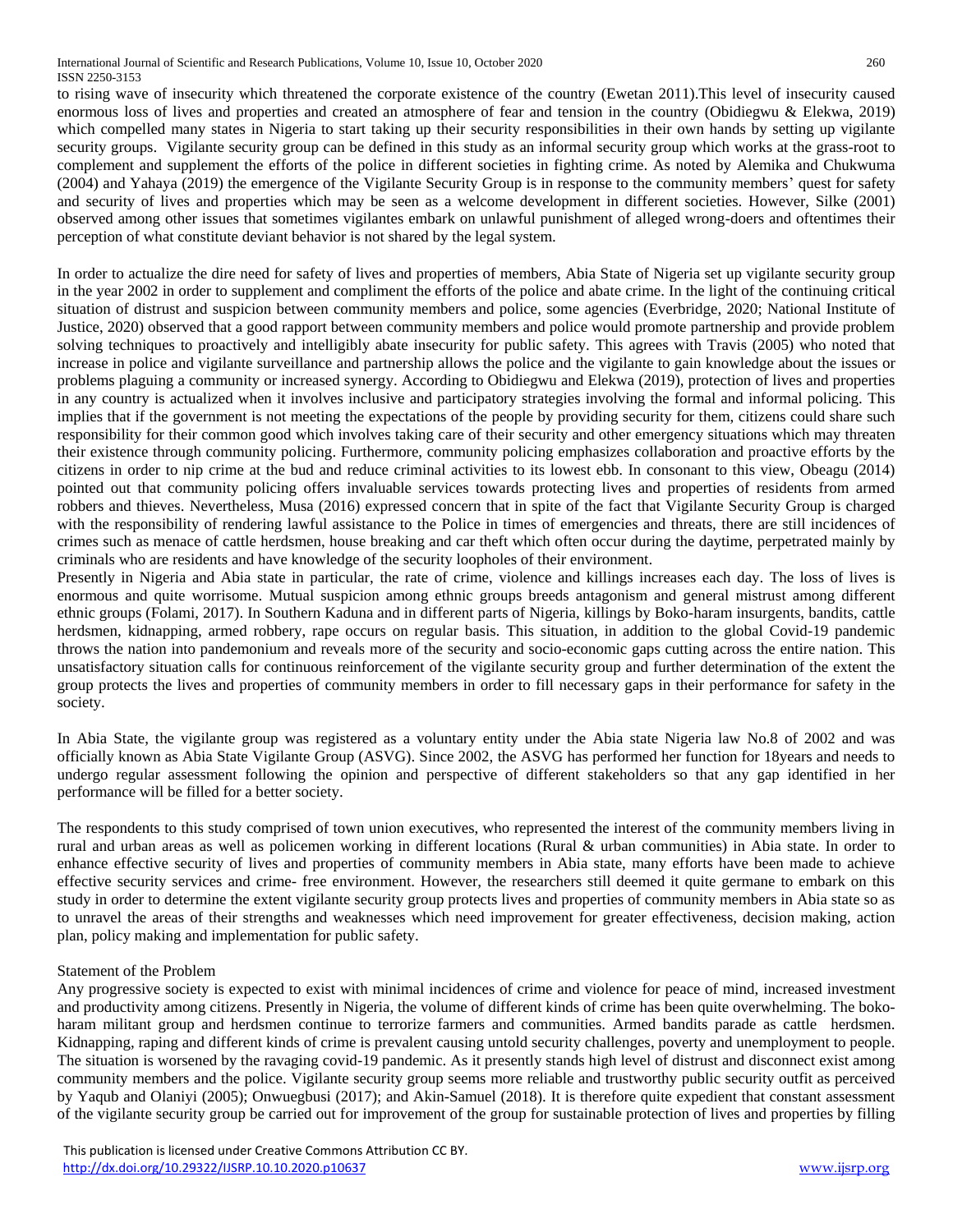International Journal of Scientific and Research Publications, Volume 10, Issue 10, October 2020 261 ISSN 2250-3153

identified gaps to enable the citizens have peace of mind and be productive. Hence, this paper seeks to determine the extent vigilante security group protects lives and properties of community members in the rural and urban communities of Abia state.

## **Research Question**

The following research question guided the study:

To what extent does the vigilante security group protect lives and properties of community members in Abia State?

# **Null Hypothesis**

The following null hypothesis was tested at 0.05 level of significance:

Town Union Executives and Policemen in both the rural and urban areas do not differ significantly in their mean ratings on the extent to which the vigilante security group protect lives and properties of community members in Abia State.

# **Method**

The study adopted a descriptive survey research design. Purposive sampling technique was used to select 726 respondents comprising of 648 Town Union Executives and 78 Policemen. Two sets of instrument (For the TUES & Policemen) titled Vigilante Group Protection of Lives and Properties Scale (VGPLPS) was used for the study. Four point rating scale with the following response categories: Very High Extent (VHE 4 points, High Extent (HE) 3 points, Low Extent (LE) 2 points and Not at All (NAA) 1 point was used for data collection. The instrument was subjected to face and content validity. The reliability coefficient of the instrument was determined using the Cronbach alpha reliability coefficient. For testing the hypothesis, t-test was used. The reliability of the sections of the instrument was found to be high 0.72 and 0.70 for TUE and police respectively. Thus, the instrument was highly reliable. The data collected was analyzed using weighted mean. Decision rule was based on the true limit of the four point rating scale. Thus, any mean score that is up to 2.50 and above was seen as high extent of protection while mean scores below 2.50 was seen as low extent of protection. Null hypothesis was rejected if the t-cal was greater than the t-crit- at 0.05 level of significance, otherwise it was not rejected.

## **Results**

The data collected were presented and interpreted in Table 1:

**Research Question:** To what extent does the vigilante protect lives and properties of community members living in rural and urban areas in Abia State?

| S/No                        | <b>Items</b>                                                                                                         | Tue<br>$(N=648)$ | <b>Police</b><br>$(N=78)$ | <b>Mean</b> | <b>Remark</b>      |
|-----------------------------|----------------------------------------------------------------------------------------------------------------------|------------------|---------------------------|-------------|--------------------|
|                             | House breaking has been reduced since the<br>inception of the vigilante in your community                            | 2.46             | 2.31                      | 2.39        | Low Extent         |
| $\mathfrak{D}$              | Killing of innocent people by criminals has been<br>tackled by the vigilante in your community.                      | 2.47             | 2.68                      | 2.58        | <b>High Extent</b> |
| $\mathcal{F}_{\mathcal{L}}$ | Early morning robbery of commuters has<br>reduced in your community since the inception<br>of the vigilante          | 2.49             | 2.96                      | 2.73        | <b>High Extent</b> |
| 4.                          | Frequent harassment of people by criminals has<br>reduced in your community due to the presence<br>of the vigilante. |                  |                           |             |                    |
| 5.                          | Destruction of crops by herdsmen has reduced<br>in your community due to the presence of the                         | 2.49             | 2.85                      | 2.67        | <b>High Extent</b> |
| 6.                          | vigilante<br>trafficking has reduced in your<br>Human                                                                | 2.48             | 1.83                      | 2.16        | Low Extent         |
|                             | community due to the presence of the vigilante                                                                       |                  |                           |             |                    |

## **Table 1: Mean Ratings of the Respondents on the Extent Vigilante Security Group Protects Lives and Properties of community members**

 This publication is licensed under Creative Commons Attribution CC BY. <http://dx.doi.org/10.29322/IJSRP.10.10.2020.p10637>[www.ijsrp.org](http://ijsrp.org/)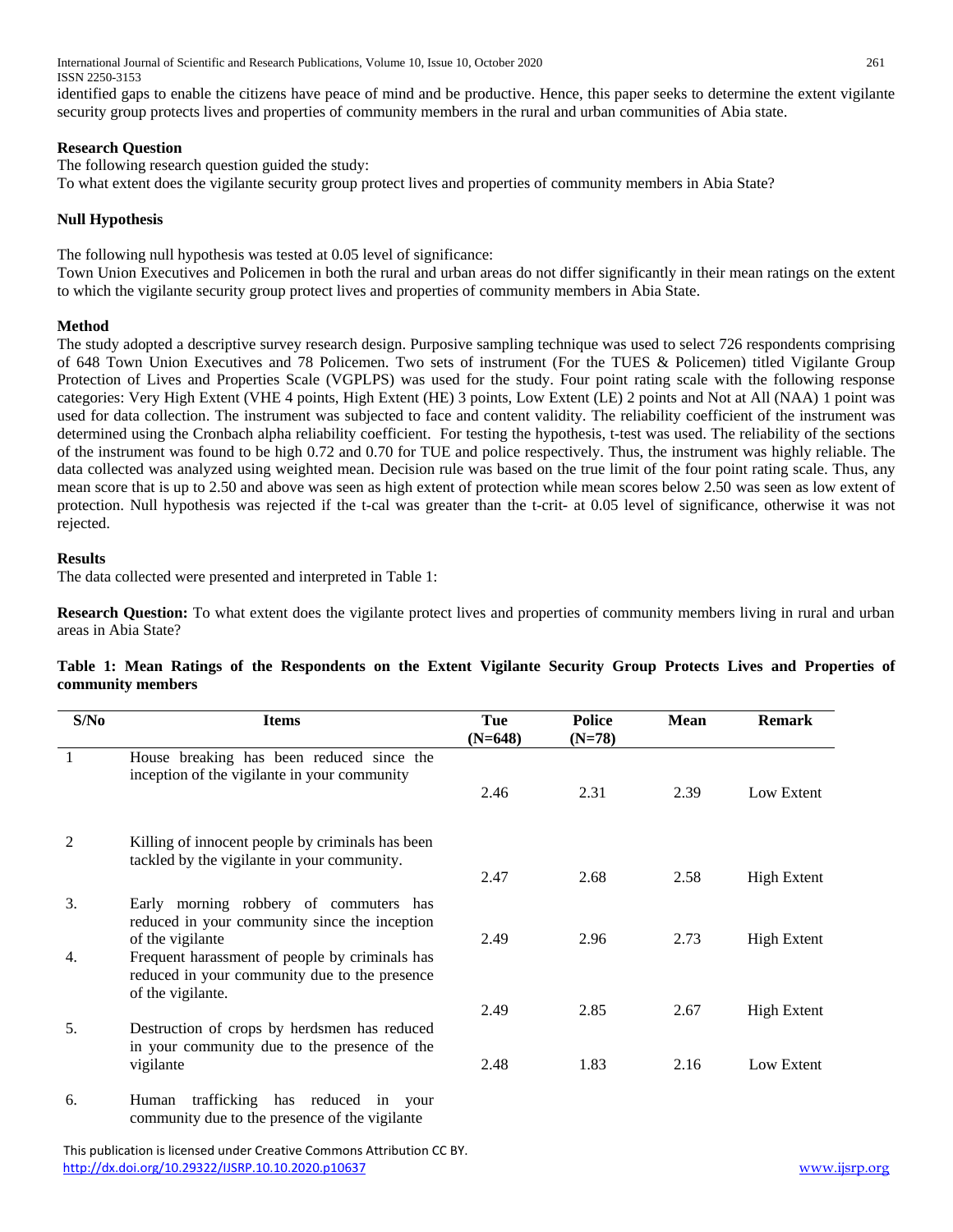|                | <b>Mean</b>                                                                                      |      |      | 2.50 | <b>High Extent</b> |
|----------------|--------------------------------------------------------------------------------------------------|------|------|------|--------------------|
|                |                                                                                                  | 2.50 | 2.04 | 2.27 | Low Extent         |
| 8.             | Car theft has reduced since the inception of<br>vigilante in your community                      |      |      |      |                    |
|                | Kidnapping has been combated by the vigilante<br>in your community.                              | 2.43 | 2.99 | 2.71 | High Extent        |
| 7.             |                                                                                                  | 2.49 | 2.42 | 2.46 | Low Extent         |
| ISSN 2250-3153 | International Journal of Scientific and Research Publications, Volume 10, Issue 10, October 2020 |      |      |      |                    |

Table 1 shows that the mean scores of the respondents (TUE & the Policemen) ranged from 2.16 to 2.73 with a grand mean of 2.50 which is at the border line (With reference to the decision rule). This implies that the vigilante protects lives and properties of community members to a high extent in Abia State.

The analysis of the null hypothesis was presented as follows:

## **Hypothesis**

Town Union Executives and Policemen in both the rural and urban areas do not differ significantly in their mean ratings on the extent to which vigilante security group protects lives and properties of the community members in Abia State.

Table 2: t-test comparison on the extent to which the Vigilante Security Group Protects Lives and Properties of Community Members in Abia State

| Variable      |     | $\overline{\mathbf{x}}$<br>Λ | <b>SD</b> | DF | t.cal   | t.crit | LS   | Decision |
|---------------|-----|------------------------------|-----------|----|---------|--------|------|----------|
| <b>TUE</b>    | 648 | 2.47                         | 0.04      |    |         |        |      |          |
|               |     |                              |           | 76 | $-0.16$ | 1.96   | 0.05 | Not sig  |
| <b>POLICE</b> | 78  | ا ن                          | 0.02      |    |         |        |      |          |

Table 2 shows that at 0.05 level of significance and 76 degree of freedom, the calculated t-value (-0.16) is less than the critical t-value (1.96). Therefore, the hypothesis which states that the Town Union Executives and Policemen in both the rural and urban areas do not differ significantly in their mean ratings on the extent of protection of lives and properties of community members in Abia State was not rejected.

#### **Discussion of Results**

The findings of the study revealed that the Vigilante Security Group in Abia State protects lives and properties of community members to a high extent, however, information provided in Table 1 shows that critical attention need to be paid to areas such as housebreaking, crop and human destruction by cattle herders, human trafficking and car theft. This implies that the presence and activities of the vigilante has helped in curbing criminal activities across the communities in the ten local government areas covered by the study. This finding of satisfactory performance by the Vigilante is in consonant with the findings of Yahaya (2019) which revealed that Vigilante took responsibility for crime control in Gezawa local government area of Kano State. The study by Yahaya further found that the Police in the State performed poorly which led to the formation of the Vigilante in the local government area. The emergence of the Vigilante Security Group is in response to the community members' quest for safety and security of their lives and properties (Alemika & Chukwuma, 2004).

In a similar finding, Onwuegbusi (2017) equally shows that the people of Anambra State were at home with the Vigilante though as the researcher noted, the Vigilante has their areas of weaknesses such as poor training and undue loyalty to political stalwarts because of monetary and selfish gains. Another study by Obidiegwu and Elekwa (2018) shows that community members perceive the Vigilante's performance as satisfactory and effective in curbing crime in Abia State which abates crime in the area. However, Silke (2001) noted that sometimes vigilantes embark on unlawful punishment of alleged wrong-doers and oftentimes their perception of what constitute deviant behavior is not shared by the legal system.

In addition, the view of this study on the benefit of partnership in community policing is in consonant with Obeagu (2014) who pointed out that in ensuring a more secured environment, community policing offers invaluable services in protecting lives and properties of residents from armed robbers and thieves. Community policing reinforces the safety of citizens because the vigilante and the police rely on community members for useful information or intelligence reports on emergency situations and difficult terrains. The test of the null hypothesis showed that there was no significant difference in the mean ratings of town union executives and policemen in both the rural and urban areas on the extent to which the Vigilante Security Group protect lives and properties of community members in Abia State. Thus, town union executives who represent the interest of community members and policemen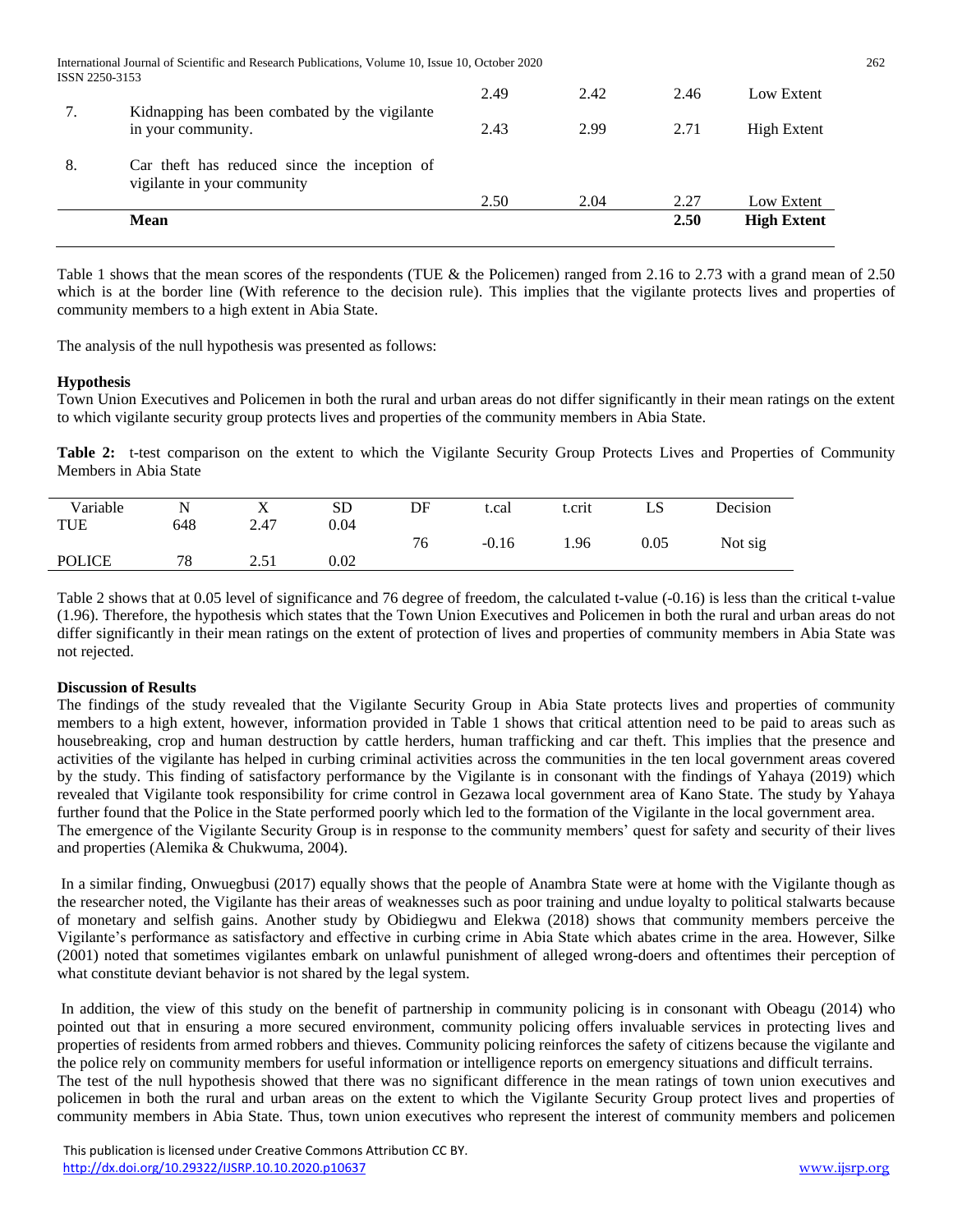International Journal of Scientific and Research Publications, Volume 10, Issue 10, October 2020 263 ISSN 2250-3153

serving in the rural and urban areas agreed that the vigilante security group protects lives and properties of community members in Abia State. This implies consistency in their responses. This further implies that true dialoguing; liaison and partnership among the stakeholders in community policing could promote quality of discussion, negotiation, and collaboration. Furthermore, synergy of thoughts, sense of belonging and relationships could be fostered among the stakeholders who can come together to pursue a common course for sustainable safety and security in their communities.

#### **Conclusion**

The Vigilante Security Group protects lives and properties of community members to a high extent in Abia State. Substantial efforts have been made by the vigilante and police in crime prevention and control in the rural and urban communities in Abia State, however, there is need to reinforce and re-strategize the group in some areas of safety need for sustainable state and national security.

#### **Recommendations**

- 1. Community members should mobilize action for establishing vigilante units at the local government areas where the units do not presently exist. This is because the Vigilante Security Group has been found to play indispensable role in complimenting the efforts of the Police and protecting lives and properties in communities in Abia State.
- 2. The government should reinforce the functioning of the vigilante security group by providing state of the arts equipment, communication gadgets, patrol vehicles, motor bikes and other logistics for them, in order to meet international best practices; boost morals of the Vigilante and facilitate their efforts in combating crime. There should be some measure of reward and welfare packages to the members which could serve as incentive and motivation to enhance their services.
- 3. Government through the National Orientation Agency should embark on constant awareness campaign, public enlightenment and training to orient and reorient community members on issues of community policing and neighbourhood watch using sensitization and advocacy strategies such as jingles, fliers and bulk SMS. Train the trainer programme is also quite necessary for sustainable security to be achieved. Such training programmes for traditional leaders, president generals, leaders of market associations, youths and age grades will go a long way to reinforce Vigilante Security Group and the Police on crime prevention and control in communities in Abia State.
- 4. A co-coordinating platform for training vigilante and community leaders on criminal justice code, deviant behaviour and their penalties should be set up and maintained. This will foster fairness and justice in crime control mechanisms and equally help to promote the confidence of the community members on the vigilante in the rural and urban communities to the lowest level.
- 5. Traditional leaders, president generals and town union executives should permanently reside in their communities as chief security officers of their communities for easy liaison with the vigilante, police and state government on monitoring and dealing with security issues facing their communities.
- 6. Anti criminal laws should be enforced. Those caught in criminal activities should face the wrath of the law. Members of the society who compromise criminal activities should be prosecuted and send to jail. Boko-haram insurgents should be prosecuted and issue of their rehabilitation jettisoned. Extortion of community members by the police or the vigilante should be duly punished for meaningful security to be achieved.

#### **References:**

- Ajayi, J. O (2007). Crime wave and public confidence in Oodua People's congress in Lagos Nigeria. *African Journal for the psychological study of social issues, 11(2), 99-102*
- Akin-Samuel K. (2018 June 19 Falcon times). Vigilante group assures Nigeria of reliable community policing. falcon times.com.ng>NEWS
- Alemika, E.O & Chukwuma, I.C (2004). The poor and informal policing in Nigeria, A report on poor people's perception and priorities on safety, security and informal policing AJ2 focal states in Nigeria. *Centre for Law Enforcement Education(CLEEN), Lagos.* Retrieved fro[m www.cleen.org/policing.](http://www.cleen.org/policing)
- Andrew, S (2001). Dealing with vigilantism: Issues and lessons for the police. *The Police Journal. (74) 120-133*.

 This publication is licensed under Creative Commons Attribution CC BY. <http://dx.doi.org/10.29322/IJSRP.10.10.2020.p10637>[www.ijsrp.org](http://ijsrp.org/)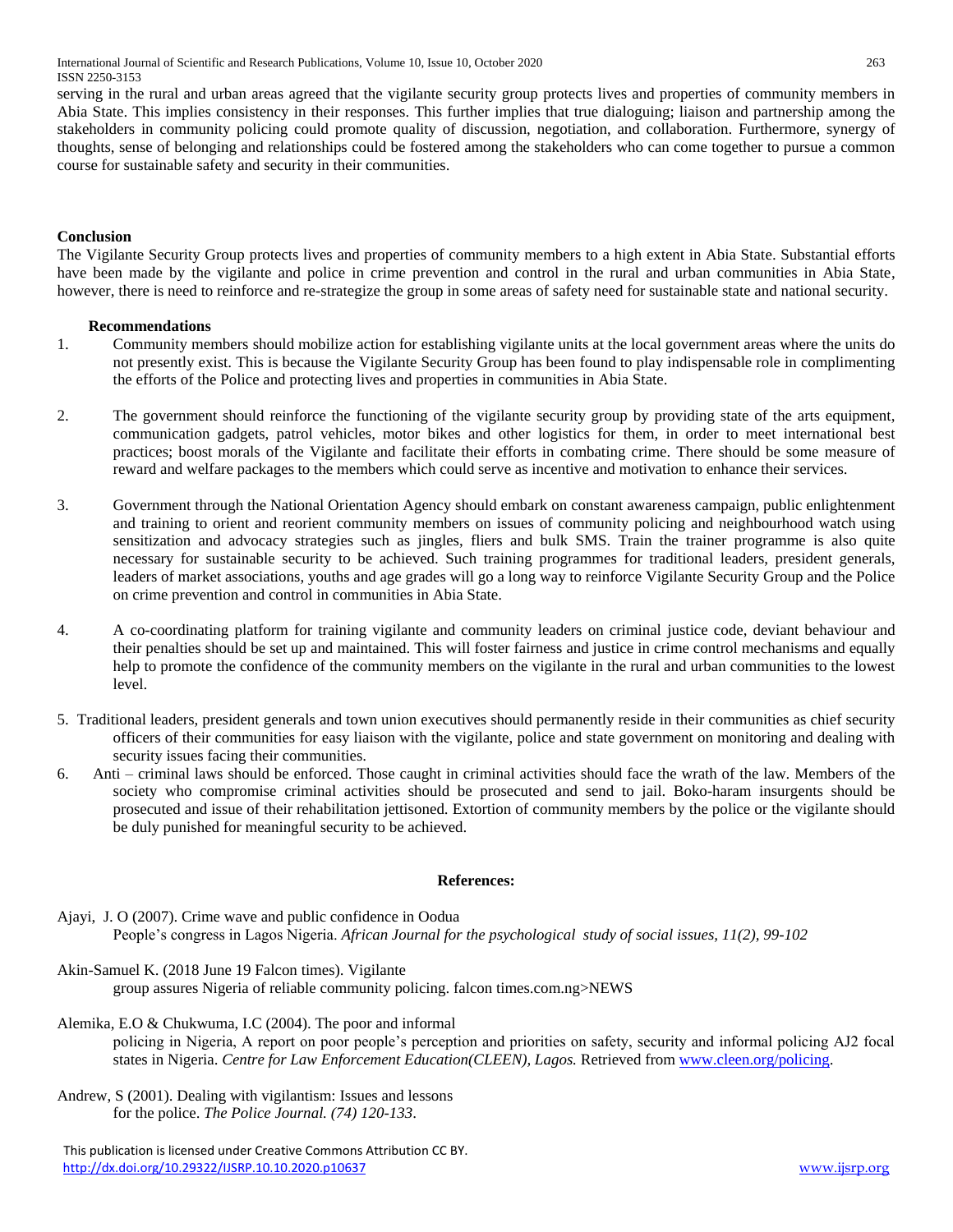- Elekwa, B.C. (2019). *Evaluation of vigilante security services in Abia State* (unpublished PhD Thesis) Nnamdi Azikiwe University Awka, Anambra State, Nigeria.
- Ewetan, O.O. (2011). *Fiscal federalism and macroeconomic performance in Nigeria*. (PhD Thesis) Covenant University, Department of Economics and development studies, Ogun State.
- Everbridge (2020). Community policing. https://www.everbridge.com...
- Folami, O. M. (2017). Ethnic conflict and its manifestations in the politics of recognition in a multi – ethnic Niger Delta region https://www.tandfonline.com>full
- Garba, A. S. (2012). The place of community policing under the Shariah and the advent of hisbah. Retrieved from http://www.gamg.com/article
- Louis-Udeh C. (2018). Right to life and property in Nigeria: A failed reality. Retrieved from https://alliancesforafrica.org>right-t...
- Musa, S. (2016, July 8).Community Policing: Police inaugurate vigilance group in Abia State. *Daily Sun Newspaper,p.5*

- National Institute of Justice (NIJ, 2020). The importance of community policing in preventing terrorism https://ni.ojp.gov>topics>articles
- Nigerian Constitution (1999). Chapter 4, Section 33. Right to life.www.nigerian-constiution.com>c…
- Nwanze, C. (2014). A history of Nigeria's police service Africa is a country.<https://africasacontry.com2014/04>
- Obeagu, C.C (2014). *Community Policing in Nigeria: Issues and challenges.* Department of Law, Enugu State University of Science and Technology, Agbani Enugu, Nigeria.
- Obidiegwu, U.J & Elekwa, B.C (2019). The extent vigilante security group collaborate with the police in minimizing crime in Abia State. *ISOR Journal of Research & method in Education. Vol. 9(4), 41-45.*

- Obidiegwu, U.J & Elekwa, B.C. (2018). Perceptions of community members on the performance of the vigilante security group in Abia State. IAA Journal of Education 4 (1)88-94
- Obodoechina, U. (2017). Security of life and property: The task before the state. [https://www.nsukkacatholicdiocese.org](https://www.nsukkacatholicdiocese.org/)
- Onwuegbusi C.A. (2017). Public perception of the services of vigilante groups in Anambra State. International Journal of Religion and human relations 1 (9)
- Silke, A. (2001) Dealing with vigilantism: Issues and lessons for the police. *The Police Journal, (74) 120 – 133.*
- Travis, J. (2005). Community policing strategies for crime prevention. New York: Routledge.
- This publication is licensed under Creative Commons Attribution CC BY. <http://dx.doi.org/10.29322/IJSRP.10.10.2020.p10637>[www.ijsrp.org](http://ijsrp.org/) Yahaya, J. U. (2019). The impact of vigilantism and crime